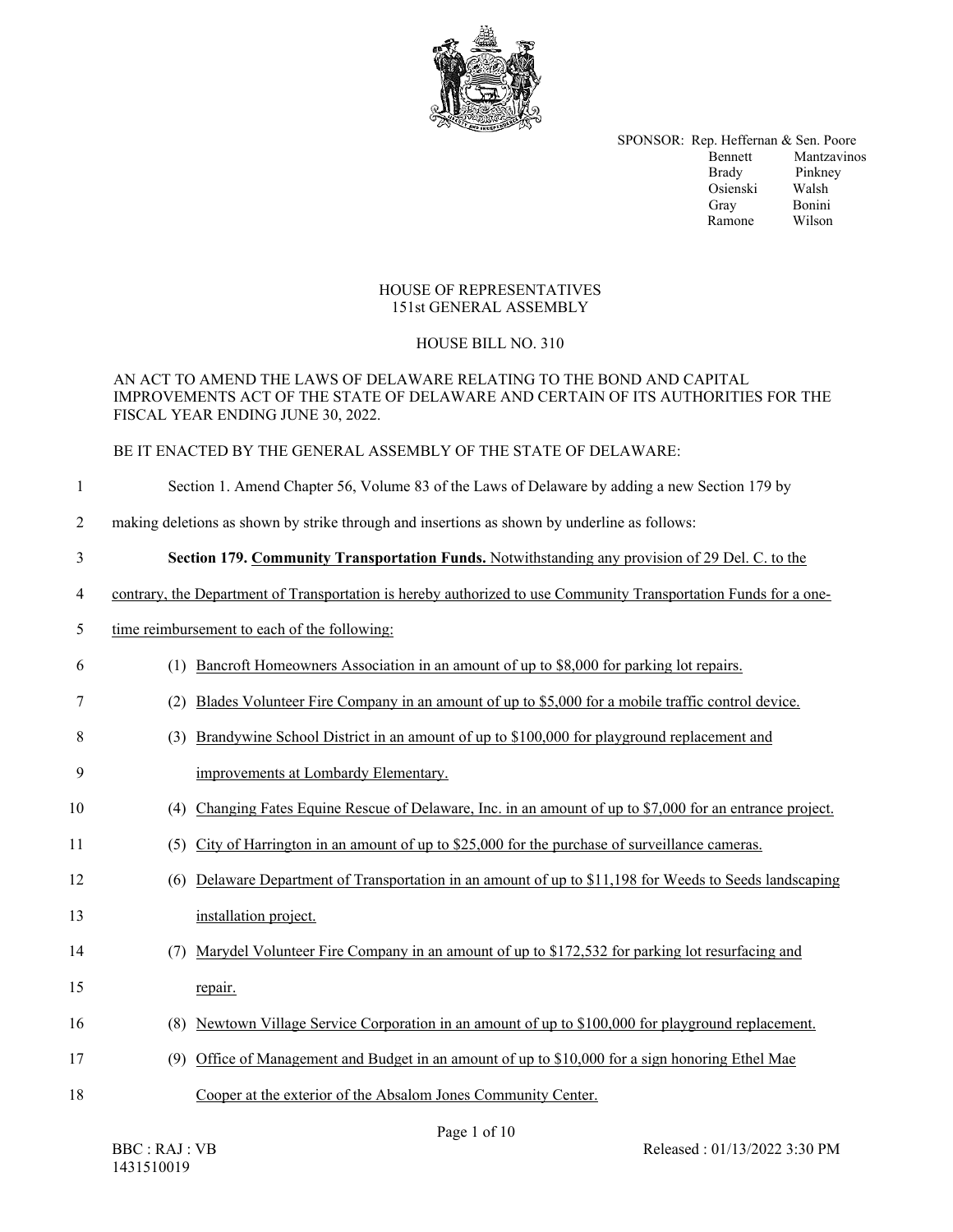| 19     | (10) Town of Clayton in an amount of up to \$20,000 to remove and replace an accessible sidewalk and                                                                       |
|--------|----------------------------------------------------------------------------------------------------------------------------------------------------------------------------|
| 20     | ramp.                                                                                                                                                                      |
| 21     | (11) Town of Greenwood in an amount of up to \$54,360 for a repaying project on Mill Street, Maryland                                                                      |
| 22     | Avenue, and Sussex Avenue.                                                                                                                                                 |
| 23     | (12) Town of Houston in an amount of up to \$32,089 for a repaying project on Sunset Avenue.                                                                               |
| 24     | Section 2. Amend Chapter 56, Volume 83 of the Laws of Delaware by adding a new Section 180 by                                                                              |
| 25     | making deletions as shown by strike through and insertions as shown by underline as follows:                                                                               |
| 26     | Section 180. Community Redevelopment/Reinvestment Fund. Section 1 Addendum of this Act                                                                                     |
| $27\,$ | appropriates \$70,000,000 to the Community Redevelopment/Reinvestment Fund. Of this amount, funds shall be                                                                 |
| 28     | reallocated to the Delaware Department of Transportation from each of the following:                                                                                       |
| 29     | (1) \$300,000 from Brookside Community, Inc. for the Brookside fencing project.                                                                                            |
| 30     | (2) \$250,000 from New Castle County for a cross/access easement - Twinco Romax. The Delaware                                                                              |
| 31     | Department of Transportation is authorized to use these funds to initiate a project to reduce truck traffic in                                                             |
| 32     | the communities of Pleasant Hill Estates and Silview by building a connector driveway between parcel                                                                       |
| 33     | number 0704640129 and Sears Boulevard.                                                                                                                                     |
| 34     | (3) \$280,000 from the Pine Valley Farm Civic Association to repave Sugar Pine Drive.                                                                                      |
| 35     | Section 3. Amend Chapter 56, Volume 83 of the Laws of Delaware by adding a new Section 181 by                                                                              |
| 36     | making deletions as shown by strike through and insertions as shown by underline as follows:                                                                               |
| 37     | Section 181. Mental Health Services Units. Notwithstanding any other provision of the Delaware Code                                                                        |
| 38     | or this Act to the contrary, for the current fiscal year, funds appropriated under the Fiscal Year 2022 Annual                                                             |
| 39     | Appropriations Act (House Bill 250 of the 151st General Assembly) and the Fiscal Year 2022 Supplemental                                                                    |
| 40     | Appropriations Act (House Bill 251 of the 151 <sup>st</sup> General Assembly) for mental health services units shall be                                                    |
| 41     | allocated as a block grant. Any funds remaining at the end of the fiscal year shall remain with the block grant and                                                        |
| 42     | shall not revert to the General Fund. Funds shall only be provided at a level necessary to satisfy the ratio                                                               |
| 43     | requirements. Determination of necessary funding level shall consider existing state funds received through the                                                            |
| 44     | Opportunity Fund and any other existing state funding applied toward employment of mental health support                                                                   |
| 45     | personnel or school psychology services to meet the ratios. No later than February 15, 2022, LEAs must provide the                                                         |
| 46     | Department of Education with a detailed report of all full-time staff and contracted positions filled during the<br>$D_{0}$ $\alpha$ <sup>2</sup> $\alpha$ <sup>f</sup> 10 |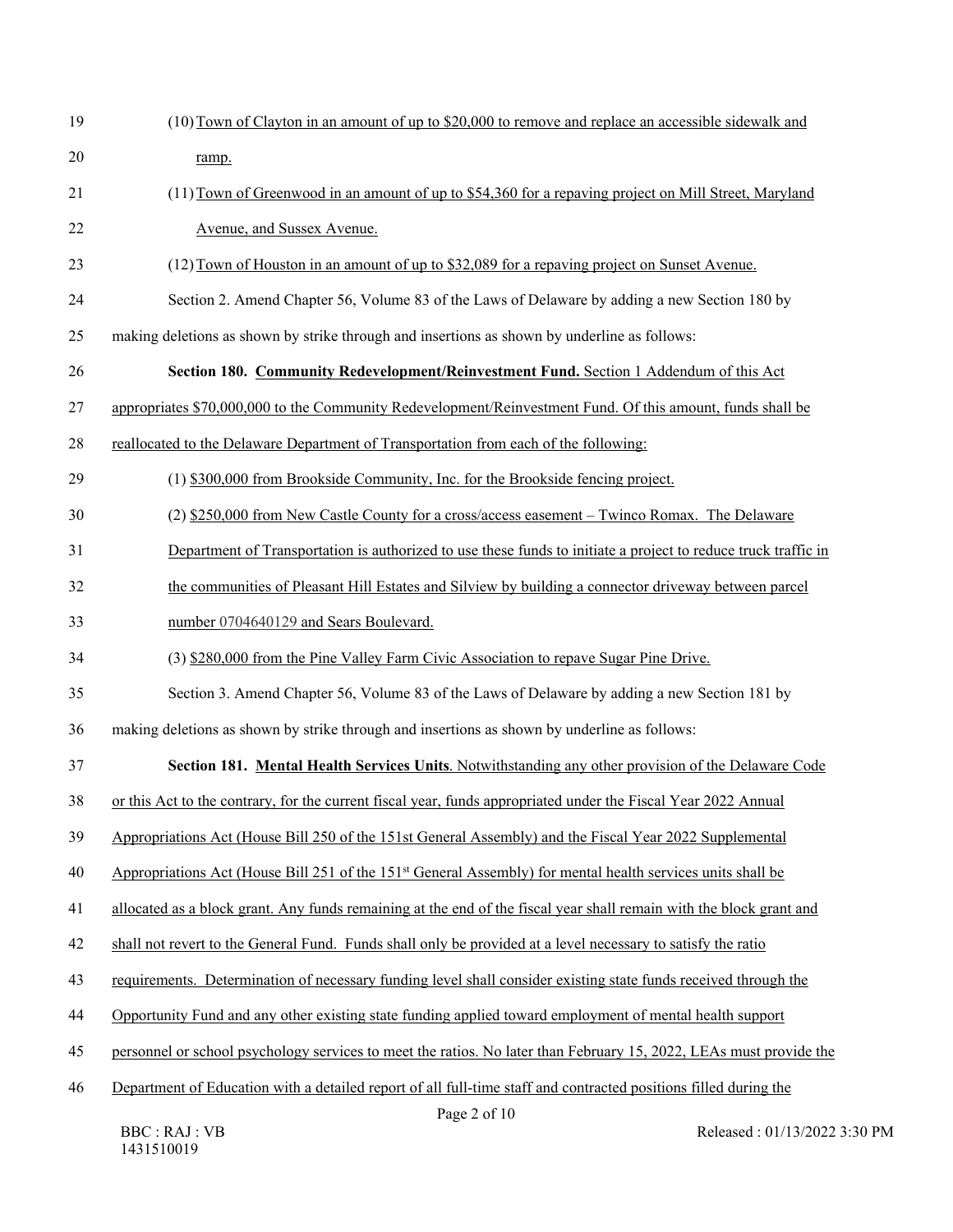| 2020/2021 school year, by title and funding source, for the following classifications: school counselor, school social |
|------------------------------------------------------------------------------------------------------------------------|
|------------------------------------------------------------------------------------------------------------------------|

48 worker, licensed clinical social worker, school psychologist, and licensed mental health therapist.

| 49 | Additionally, no later than February 15, 2022, LEAs must report the number of all full-time staff and                 |
|----|-----------------------------------------------------------------------------------------------------------------------|
| 50 | contracted positions filled during the 2021/2022 school year, by title and funding source, for the same               |
| 51 | classifications. Based on the information provided by each LEA, the Department of Education shall determine if        |
| 52 | any LEA reduced staffing ratios supported by state funding sources other than this block grant for those              |
| 53 | classifications. If any LEA is found to have reduced ratios supported by other state funding sources in the current   |
| 54 | school year, the LEA may be required to return all or a portion of these funds to the Department of Education. Funds  |
| 55 | allocated under this section may not supplant mental health funding from another source unless a district or charter  |
| 56 | meets or exceeds the ratios listed in 1716E(a) and has an approved application for supplanted funds by the Secretary  |
| 57 | of Education. Opportunity Funds are not eligible for supplantation. For Fiscal Year 2023, the Secretary of            |
| 58 | Education shall not approve any applications for supplantation authorized under this section.                         |
| 59 | Section 4. Amend Chapter 56, Volume 83 of the Laws of Delaware by adding a new Section 182 by                         |
| 60 | making deletions as shown by strike through and insertions as shown by underline as follows:                          |
| 61 | Section 182. Meeting House Branch/Tarr Ditch Drainage. Section 1 Addendum of this Act appropriates                    |
| 62 | funds to the Department of Natural Resources and Environmental Control for Meeting House Branch/Tarr Ditch            |
| 63 | Drainage Project. Of this amount, funds may be used for the Meeting House/Tarr Ditch and Persimmon Park Place         |
| 64 | drainage projects.                                                                                                    |
| 65 | Section 5. Amend Chapter 56, Volume 83 of the Laws of Delaware by adding a new Section 183 by                         |
| 66 | making deletions as shown by strike through and insertions as shown by underline as follows:                          |
| 67 | Section 183. University of Delaware Shellfish Aquaculture. Section 1 Addendum of this Act                             |
| 68 | appropriates \$7,500,000 to the Department of Natural Resources and Environmental Control for Park Facility Rehab     |
| 69 | and Public Recreational Infrastructure. Of this amount, \$100,000 shall be allocated to the University of Delaware to |
| 70 | support construction costs of a shellfish aquaculture project.                                                        |
| 71 | Section 6. Amend Chapter 56, Volume 83 of the Laws of Delaware by adding a new Section 184 by                         |
| 72 | making deletions as shown by strike through and insertions as shown by underline as follows:                          |
| 73 | Section 184. Municipal Infrastructure Fund. Section 28 of 82 Del. Laws c. 86 appropriated funding to                  |
| 74 | the Municipal Infrastructure Fund to assist municipal governments with capital infrastructure projects. Of these      |
|    | Page 3 of 10<br><b>BBC: RAJ: VB</b><br>Released: 01/13/2022 3:30 PM                                                   |

1431510019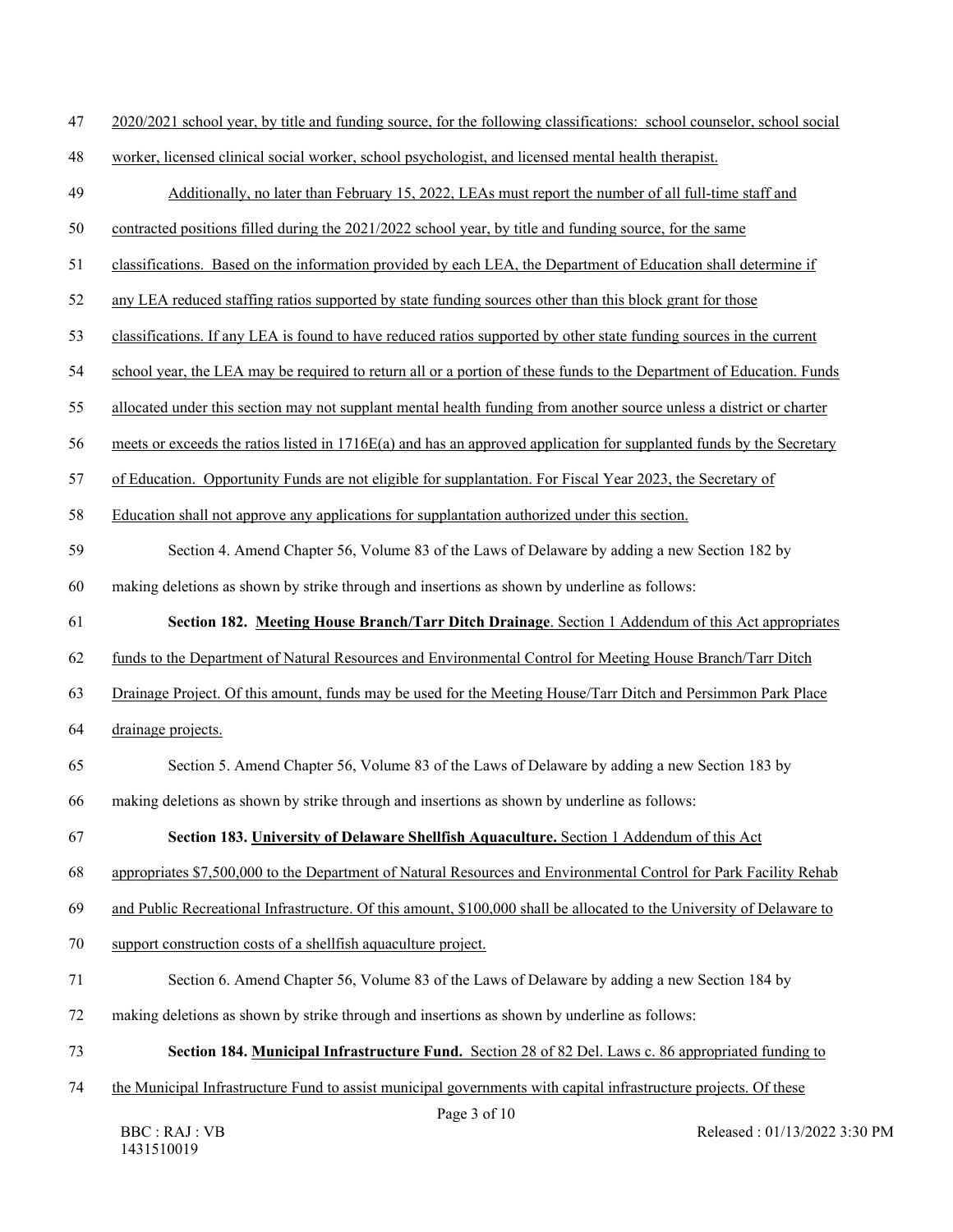- 75 projects, \$170,000 shall be reallocated from the City of Milford-Police Station to the Delaware State Fair. Of this
- 76 amount, \$67,491 shall be used for a fan project in the Quillen Arena and the remainder shall be used for the

77 construction of a new agricultural building.

- 78 Section 7. Amend Chapter 56, Volume 83 of the Laws of Delaware by adding a new Section 185 by
- 79 making deletions as shown by strike through and insertions as shown by underline as follows:
- 80 **Section 185. Facilities Management Responsibilities.** Amend 29 Del. C. §6307A (d) by making insertion
- 81 as shown by underline as follows:
- 82 (d) The Facilities Management Section shall be responsible for the design, construction, repairs, and/or
- 83 renovation of all public buildings for state departments and agencies.
- 84 Section 8. Amend Chapter 56, Volume 83 of the Laws of Delaware by adding a new Section 186 by
- 85 making deletions as shown by strike through and insertions as shown by underline as follows:
- 86 **Section 186. Delaware National Guard 12 Penns Way.** Notwithstanding the requirements of 29 Del. C.
- 87 c. 95 to the contrary, the Office of Management and Budget is hereby authorized to acquire the parcel, and
- 88 surrounding parcels of land located at 12 Penns Way, New Castle, Delaware, for the Delaware National Guard New
- 89 Castle Readiness Center.
- 90 Section 9. Amend Chapter 56, Volume 83 of the Laws of Delaware by adding a new Section 187 by
- 91 making deletions as shown by strike through and insertions as shown by underline as follows:
- 92 **Section 187. New Castle Library Land Acquisition.** Notwithstanding 29 Del. C. §6307A, the Department
- 93 of State, Division of Libraries is authorized to identify an appropriate parcel of land to acquire within New Castle
- 94 County for the North Wilmington Library.
- 95 Section 10. Amend Chapter 56, Volume 83 of the Laws of Delaware by adding a new Section 188 by
- 96 making deletions as shown by strike through and insertions as shown by underline as follows:

#### 97 **Section 188. Transfer of Land to St. Anthony's Community Center Inc.** Notwithstanding 29 Del. C. c.

- 98 94 or any other law to the contrary, the Office of Management and Budget is hereby authorized to transfer New
- 99 Castle County Tax Parcel 26-020.30-078 to St. Anthony's Community Center Inc.
- 100 Section 11. Amend Chapter 56, Volume 83 of the Laws of Delaware by adding a new Section 189 by
- 101 making deletions as shown by strike through and insertions as shown by underline as follows: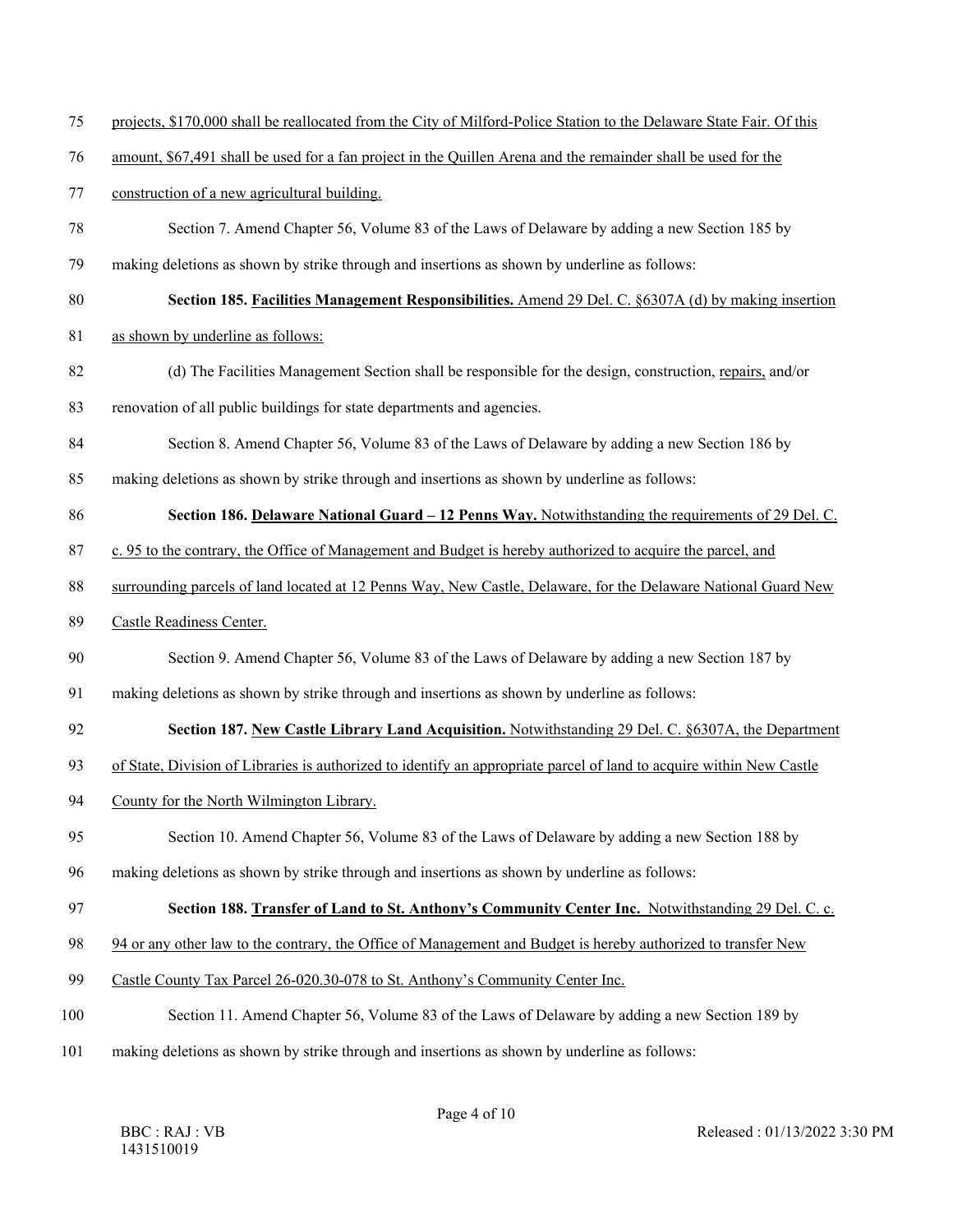| 102 | Section 189. Salary Schedule for Substitute Teachers. Amend 14 Del. C. §1326 by making deletions as                     |
|-----|-------------------------------------------------------------------------------------------------------------------------|
| 103 | shown by strikethroughs and insertions as shown by underlines as follows:                                               |
| 104 | Effective January 1, 2022, each Each substitute teacher shall be paid in accordance with the following classification   |
| 105 | schedule:                                                                                                               |
| 106 | Class A. - A substitute teacher who holds or is eligible to hold a valid Delaware educator license or valid             |
| 107 | educator license from another state; or such a license that has expired shall be paid \$116 \$124 per day.              |
| 108 | Class $B$ . $\rightarrow$ A substitute teacher who holds a bachelor's degree or is a student currently enrolled in an   |
| 109 | accredited institution of higher education, who has earned at least 60 credits, and is enrolled in a program that will  |
| 110 | culminate in the student becoming eligible for a teaching license in the State of Delaware shall be paid \$93 \$99 per  |
| 111 | day.                                                                                                                    |
| 112 | Class C. $-$ A substitute teacher who does not meet the requirements for Class A or Class B classification              |
| 113 | shall be paid \$74 \$79 per day.                                                                                        |
| 114 | Any funding provided to district and charter schools by the Department of Education for substitute payments shall       |
| 115 | be at the rate set forth in this section in addition to current year other employment costs.                            |
| 116 | Effective January 1, 2023, each substitute teacher shall be paid in accordance with the following classification        |
| 117 | schedule:                                                                                                               |
| 118 | Class A. - A substitute teacher who holds or is eligible to hold a valid Delaware educator license or valid             |
| 119 | educator license from another state; or such a license that has expired shall be paid \$140 per day.                    |
| 120 | <i>Class B.</i> $-$ A substitute teacher who holds a bachelor's degree or is a student currently enrolled in an         |
| 121 | accredited institution of higher education, who has earned at least 60 credits, and is enrolled in a program that will  |
| 122 | culminate in the student becoming eligible for a teaching license in the State of Delaware shall be paid \$112 per day. |
| 123 | Class C. $-$ A substitute teacher who does not meet the requirements for Class A or Class B classification              |
| 124 | shall be paid \$89 per day.                                                                                             |
| 125 | Any funding provided to district and charter schools by the Department of Education for substitute payments shall       |
| 126 | be at the rate set forth in this section in addition to current year other employment costs.                            |
| 127 | Effective January 1, 2024, each substitute teacher shall be paid in accordance with the following classification        |
| 128 | schedule:                                                                                                               |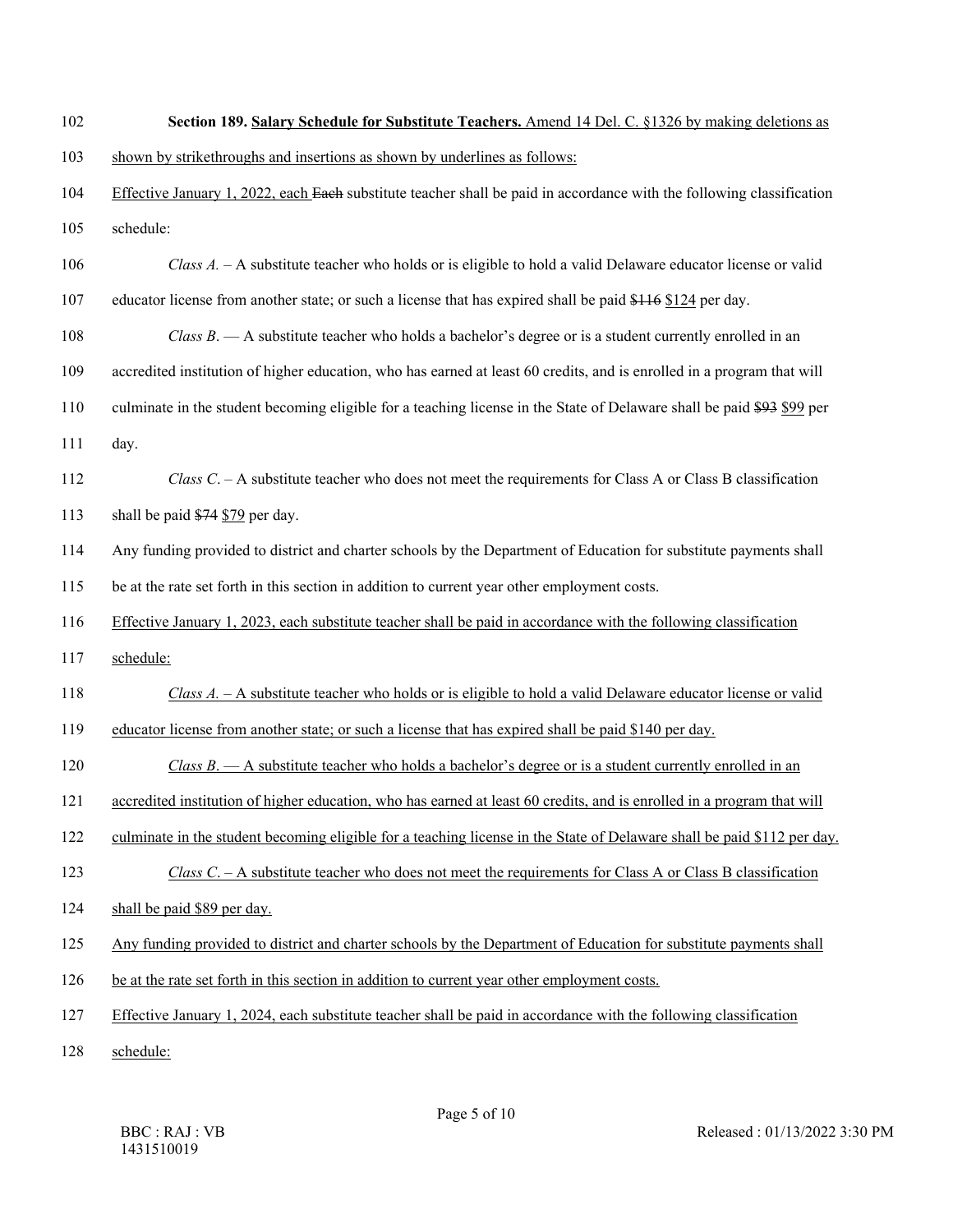| Class A. - A substitute teacher who holds or is eligible to hold a valid Delaware educator license or valid             |
|-------------------------------------------------------------------------------------------------------------------------|
| educator license from another state; or such a license that has expired shall be paid \$158 per day.                    |
| Class $B$ . $\overline{A}$ substitute teacher who holds a bachelor's degree or is a student currently enrolled in an    |
| accredited institution of higher education, who has earned at least 60 credits, and is enrolled in a program that will  |
| culminate in the student becoming eligible for a teaching license in the State of Delaware shall be paid \$126 per day. |
| Class C. $-$ A substitute teacher who does not meet the requirements for Class A or Class B classification              |
| shall be paid \$100 per day.                                                                                            |
| Any funding provided to district and charter schools by the Department of Education for substitute payments shall       |
| be at the rate set forth in this section in addition to current year other employment costs.                            |
| Effective January 1, 2025, each substitute teacher shall be paid in accordance with the following classification        |
| schedule:                                                                                                               |
| Class A. – A substitute teacher who holds or is eligible to hold a valid Delaware educator license or valid             |
| educator license from another state; or such a license that has expired shall be paid \$179 per day.                    |
| Class $B$ . — A substitute teacher who holds a bachelor's degree or is a student currently enrolled in an               |
| accredited institution of higher education, who has earned at least 60 credits, and is enrolled in a program that will  |
| culminate in the student becoming eligible for a teaching license in the State of Delaware shall be paid \$143 per day. |
| Class C. $-$ A substitute teacher who does not meet the requirements for Class A or Class B classification              |
| shall be paid \$113 per day.                                                                                            |
| Any funding provided to district and charter schools by the Department of Education for substitute payments shall       |
| be at the rate set forth in this section in addition to current year other employment costs.                            |
| Section 12. Amend Chapter 56, Volume 83 of the Laws of Delaware by adding a new Section 190 by                          |
| making deletions as shown by strike through and insertions as shown by underline as follows:                            |
| Section 190. School Construction Market Pressure Contingency Fund. Notwithstanding the                                  |
| provisions of any other state law to the contrary, the Office of Management and Budget is authorized to transfer        |
| appropriation balances not in excess of the balances below from the projects in subsection (a) and reauthorizes the     |
| funds to create a School Construction Market Pressure Contingency Fund in the Department of Education to be             |
| administered by the Secretary of Education, with the approval of the Director of the Office of Management and           |
| Budget and the Controller General, for the projects listed in subsection (b) of this section.<br>Page 6 of 10           |
|                                                                                                                         |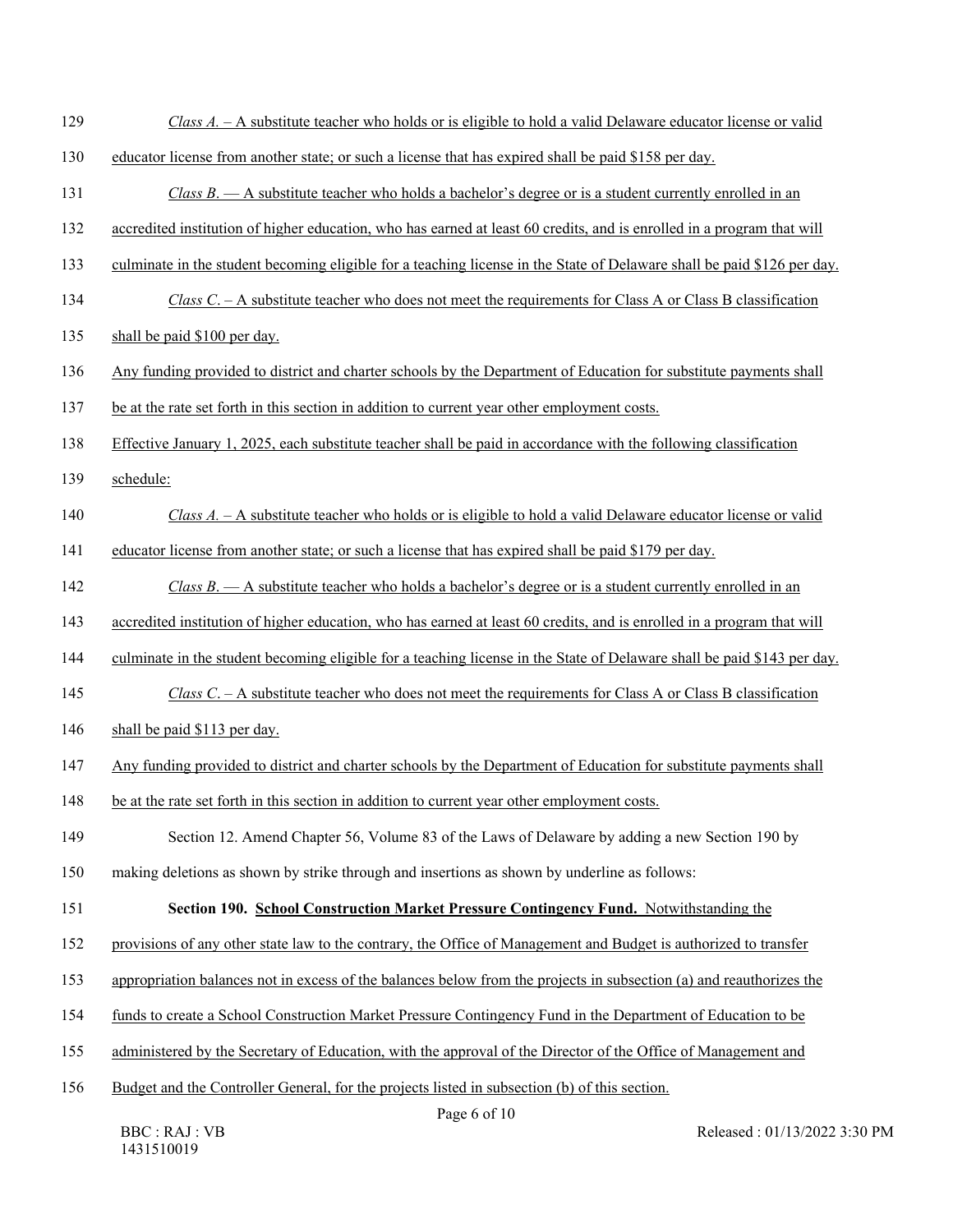| 157                             | (a) Department, Agency, Instrumentality                                                                                                                                         | <b>Appropriation Code</b>                          |                                       | Amount                                                |  |
|---------------------------------|---------------------------------------------------------------------------------------------------------------------------------------------------------------------------------|----------------------------------------------------|---------------------------------------|-------------------------------------------------------|--|
| 158<br>159<br>160               | Department of Health and Social Services<br>Drinking Water State Revolving Fund                                                                                                 | 2022-35-05-20-10074                                |                                       | \$14,690,000                                          |  |
| 161<br>162<br>163<br>164        | Department of Natural Resources and<br><b>Environmental Control</b><br>Clean Water State Revolving Fund                                                                         | 2022-40-01-06-10079                                |                                       | 14,690,000                                            |  |
| 165<br>166                      | <b>Total</b><br>(b) Department, Agency, Instrumentality                                                                                                                         |                                                    |                                       | \$29,380,000                                          |  |
| 167<br>168<br>169               | Department of Education                                                                                                                                                         | <b>State Share</b>                                 | Maximum<br>Local Share                | <b>Total Cost</b>                                     |  |
| 170<br>171<br>172<br>173<br>174 | Cape Henlopen, Construct 600 Student MS (60/40)<br>Indian River, New Sussex Central HS (60/40)<br>Appoquinimink, New Summit ES (76/24)<br>Christina, Bayard School (100% State) | \$6,900,000<br>8,100,000<br>9,880,000<br>4,500,000 | \$4,600,000<br>5,400,000<br>3,120,000 | \$11,500,000<br>13,500,000<br>13,000,000<br>4,500,000 |  |
| 175                             | <b>Total</b>                                                                                                                                                                    | \$29,380,000                                       | \$13,120,000                          | \$42,500,000                                          |  |
| 176<br>177                      | (c) The Department of Education is authorized to further transfer funds to the districts identified in                                                                          |                                                    |                                       |                                                       |  |
| 178                             | subsection (b) of this section based on validated market increases and in accordance with the project certificate of                                                            |                                                    |                                       |                                                       |  |
| 179                             | necessity. These funds shall be used to enable these districts to maintain a high level of construction quality in the                                                          |                                                    |                                       |                                                       |  |
| 180                             | environment of increased market pressure and escalating costs for the new construction of public education                                                                      |                                                    |                                       |                                                       |  |
| 181                             | classrooms. Notwithstanding any provisions of the Delaware Code to contrary, the school districts are required to                                                               |                                                    |                                       |                                                       |  |
| 182                             | pay for their respective local share of each project. The school districts may use the following funds to meet the                                                              |                                                    |                                       |                                                       |  |
| 183                             | local match: Minor Capital Improvement Funds, Division III Equalization, Impact Fees, and/or local funds raised in                                                              |                                                    |                                       |                                                       |  |
| 184                             | excess of those required on the certificate of necessity issued by the Department of Education for the projects listed                                                          |                                                    |                                       |                                                       |  |
| 185                             | above.                                                                                                                                                                          |                                                    |                                       |                                                       |  |
| 186                             | Section 13. Amend Chapter 56, Volume 83 of the Laws of Delaware by adding a new Section 191 by                                                                                  |                                                    |                                       |                                                       |  |
| 187                             | making deletions as shown by strike through and insertions as shown by underline as follows:                                                                                    |                                                    |                                       |                                                       |  |
| 188                             | Section 191. Riverfront Development Corporation. Section 1 Addendum of this Act appropriates funds                                                                              |                                                    |                                       |                                                       |  |
| 189                             | to the Department of Health and Social Services for the Drinking Water State Revolving Fund, and the Department                                                                 |                                                    |                                       |                                                       |  |
| 190                             | of Natural Resources and Environmental Control for the Clean Water State Revolving Fund. Notwithstanding any                                                                    |                                                    |                                       |                                                       |  |
| 191                             | other state law to the contrary, of these amounts, \$500,000 shall be reallocated to the Department of State for the                                                            |                                                    |                                       |                                                       |  |
| 192                             | Riverfront Development Corporation (RDC) in order to permit the RDC to update the 2015 comprehensive facility                                                                   |                                                    |                                       |                                                       |  |
| 193                             | assessment of Frawley Stadium consistent with the long-term planning needs identified in the 2021 report published                                                              |                                                    |                                       |                                                       |  |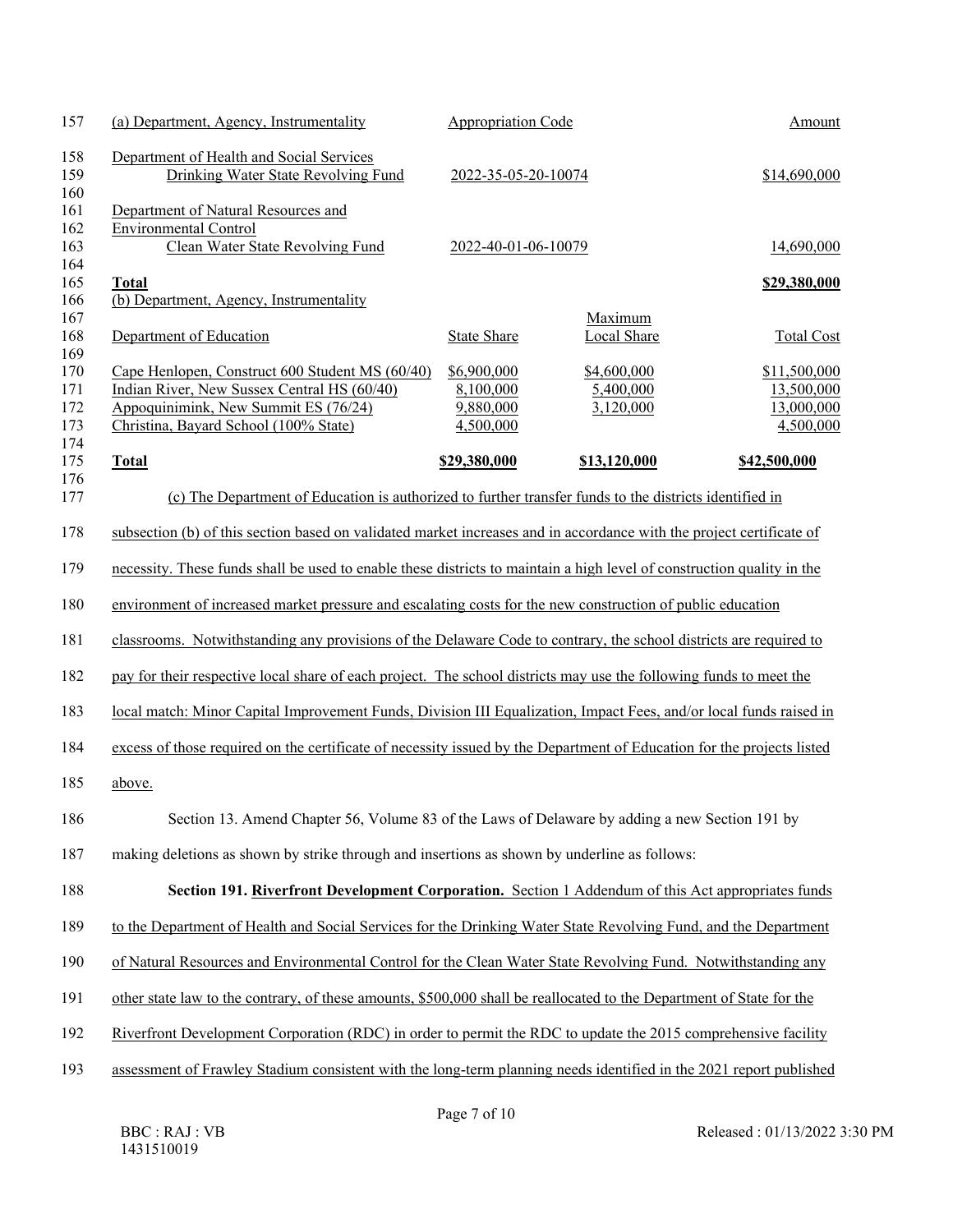- 194 by the Delaware Stadium Corporation and the RDC and allowing the RDC to procure the engineering and design
- 195 work for the capital improvements which will be necessary to ensure Frawley Stadium will meet the requirements of
- 196 the Major League Baseball Facility Standards Compliance Threshold.
- 197 Section 14. Amend Chapter 56, Volume 83 of the Laws of Delaware by adding a new Section 192 by
- 198 making deletions as shown by strike through and insertions as shown by underline as follows:
- 199 **Section 192. Urban Redevelopment.** Section 1 Addendum of this Act appropriates funds to the
- 200 Department of Health and Social Services for the Drinking Water State Revolving Fund, and the Department of
- 201 Natural Resources and Environmental Control for the Clean Water State Revolving Fund. Notwithstanding any
- 202 other state law to the contrary, of these amounts, \$3,100,000 shall be reallocated to the Delaware State Housing
- 203 Authority for the Urban Redevelopment program, including \$100,000 for the Ministry of Caring's House of Joseph.
- 204 Section 15. Amend Chapter 56, Volume 83 of the Laws of Delaware by adding a new Section 193 by
- 205 making deletions as shown by strike through and insertions as shown by underline as follows:
- 206 **Section 193. Community Transportation Fund.** The requirements set forth in 29 Del. C. §6960 (m)
- 207 regarding prevailing wage rates shall not apply to the Delmar School District Parking Lot Improvements project
- 208 since it is being funded by the Community Transportation Fund.
- 209 Section 16. Amend Chapter 56, Volume 83 of the Laws of Delaware by amending Section 2 by making
- 210 deletions as shown by strike through and insertions as shown by underline as follows:
- 211 **Section 2. Authorization of Twenty-Year Bonds.** The State hereby authorizes the issuance of bonds, to which 212 the State shall pledge its full faith and credit, such bonds to be issued in such principal amount as necessary to provide 213 proceeds to the State in the amount of \$255,918,109 and in the amount of \$67,324,480 \$76,025,278 local share of school 214 bonds. Bonds authorized to be used by this Section shall mature not later than 20 years from their date of issuance. The 215 proceeds of such bonds, except for local share of school bonds, are hereby appropriated for a portion of the purposes set forth 216 in Section 1 Addendum of this Act and summarized as follows:

| 217 | Department, Agency or Instrumentality  | Amount       |  |
|-----|----------------------------------------|--------------|--|
| 218 | Office of Management and Budget        | \$26,893,109 |  |
| 219 | Delaware State Housing Authority       | 14,950,000   |  |
| 220 | <b>State</b>                           | 3,300,000    |  |
| 221 | <b>Health and Social Services</b>      | 3,000,000    |  |
|     | $\mathbf{D}$ $\mathbf{A}$ $\mathbf{A}$ |              |  |

BBC : RAJ : VB 1431510019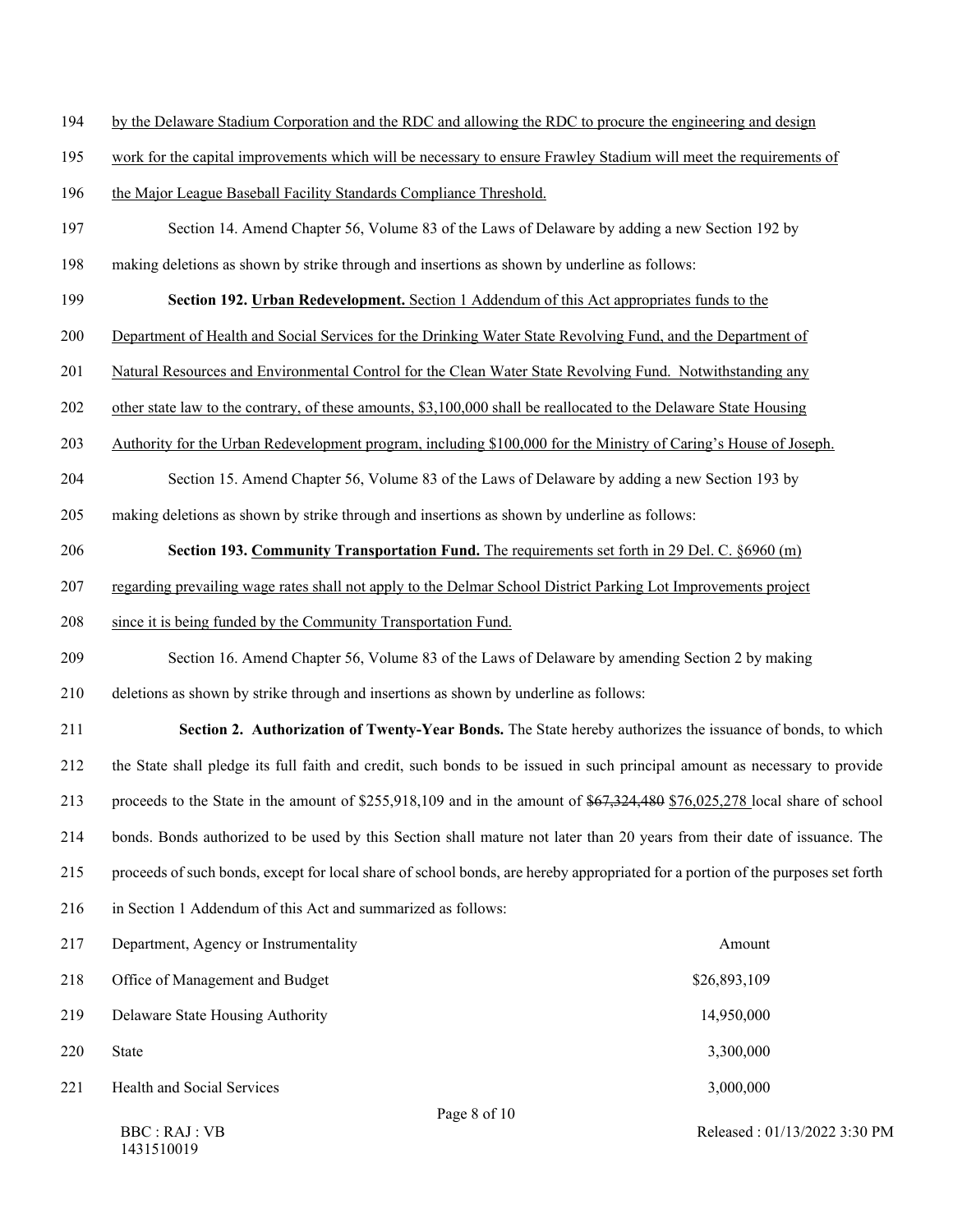| 222 | Natural Resources and Environmental Control | 3,000,000   |
|-----|---------------------------------------------|-------------|
| 223 | Delaware National Guard                     | 1,757,000   |
| 224 | University of Delaware                      | 10,000,000  |
| 225 | Delaware State University                   | 10,000,000  |
| 226 | Delaware Technical Community College        | 10,000,000  |
| 227 | Education                                   | 173,018,000 |

| 228<br>229 | Purpose                                                                                         | <b>State Share</b> | Maximum<br><b>Local Share</b> | <b>Total Cost</b> |
|------------|-------------------------------------------------------------------------------------------------|--------------------|-------------------------------|-------------------|
| 230        | Architectural Barrier Removal                                                                   | \$160,000          |                               | \$160,000         |
| 231        | Minor Capital Improvement and Equipment                                                         | 15,000,000         | 7,231,680                     | 22,231,680        |
| 232        | Capital, Construct 800 Student MS - Building 1 (64/36)                                          | 12,697,100         | 7,142,100                     | 19,839,200        |
| 233        | Capital, Construct 800 Student MS - Building 2 (64/36)                                          | 10,561,800         | 7,485,408                     | 18,047,208        |
| 234        | Capital, Construct 800 Student MS – Building 2 (Local Only)                                     |                    | 2,745,592                     | 2,745,592         |
| 235<br>236 | Capital, Convert William Henry MS to Kent County<br>Secondary ILC Renovation (100% State)       | 6,630,000          |                               | 6,630,000         |
| 237<br>238 | Capital, Convert William Henry MS to Kent County<br>Community School Renovation (100% State)    | 4,289,200          |                               | 4,289,200         |
| 239        | Cape Henlopen, Construct New 600 Student MS (60/40)                                             | 14,236,200         | 9,490,800                     | 23,727,000        |
| 240<br>241 | Appoquinimink, New 840 Student ES at Summit<br>Campus (76/24)                                   | 15,095,400         | 4,767,000                     | 19,862,400        |
| 242        | Appoquinimink, Replace Everett Meredith MS (100% State)                                         | 16,324,300         |                               | 16,324,300        |
| 243        | Indian River, Construct New Sussex Central HS (60/40)                                           | 34,559,200         | 23,039,500                    | 57,598,700        |
| 244        | Smyrna, Land Purchase (77/23)                                                                   | 693,000            | 207,000                       | 900,000           |
| 245        | Caesar Rodney, St. Thomas More Purchase (79/21)                                                 | 10,586,000         | 2,814,000                     | 13,400,000        |
| 246        | Milford, Revitalize Milford Middle School (74/26)                                               | 4,963,300          | 1,743,900                     | 6,707,200         |
| 247        | Brandywine, Bush School (100% State)                                                            | 25,000,000         |                               | 25,000,000        |
| 248        | Appoquinimink, Market Pressure (75/25)                                                          | 1,972,500          | 657,500                       | 2,630,000         |
| 249        | School Elementary Wellness Center Capital Funds                                                 | 250,000            |                               | 250,000           |
| 250<br>251 | Appoquinimink, Middletown HS Roof & HVAC<br>$D$ and accoments $(I_{\alpha}$ and $(\text{Iniv})$ |                    | 8,700,798                     | 8,700,798         |
|            |                                                                                                 |                    |                               |                   |

251 Replacements (Local Only)